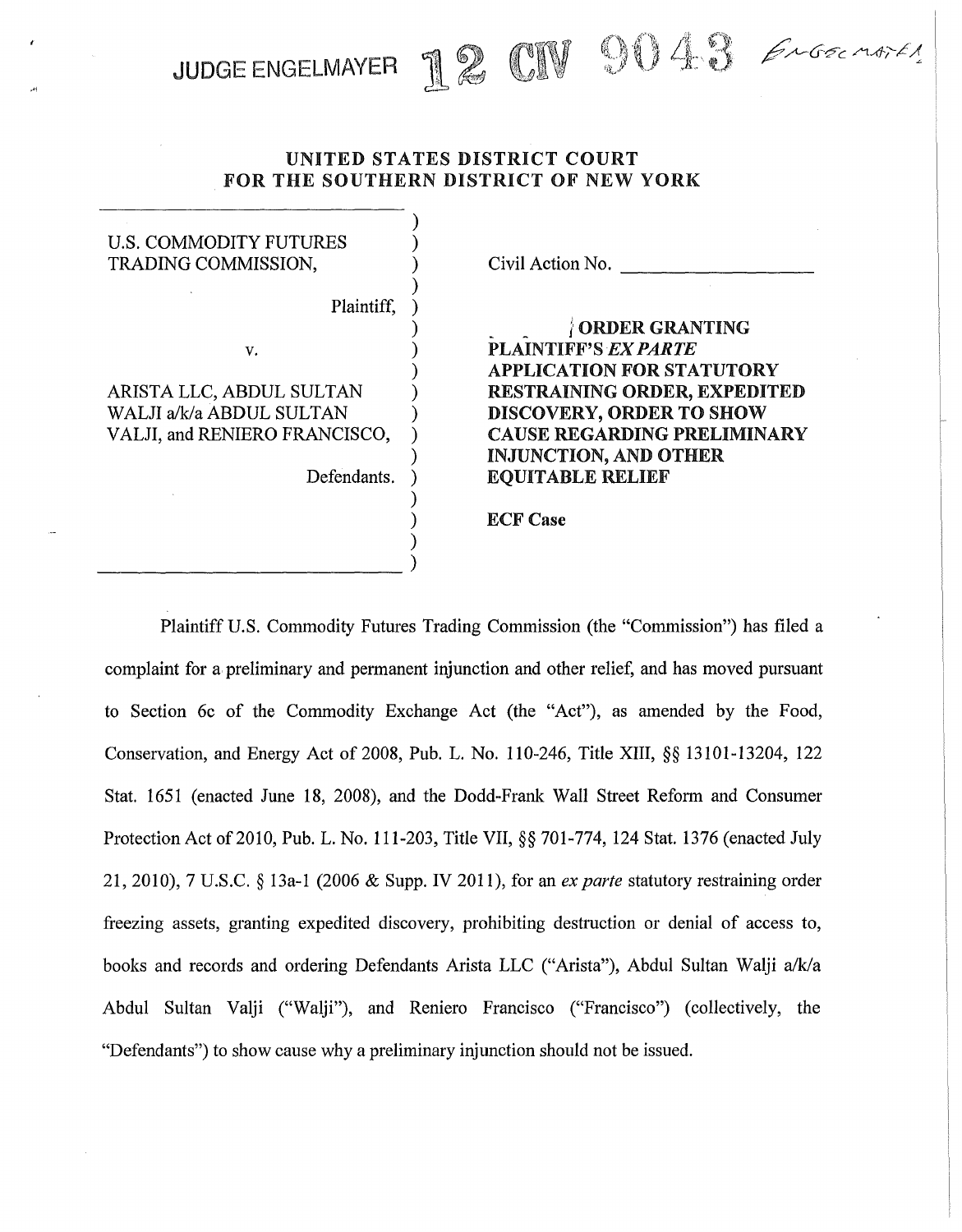The Court has considered the Complaint, the Declarations of Philip D. Rix and Donald J. Hultquist, and the Memorandum of Law of the Commission in Support of Its Application for an *Ex Parte* Statutory Restraining Order and Order to Show Cause Regarding Preliminary Injunction, and now, being fully advised in the premises, finds that:

- 1. This Court has jurisdiction over the parties and over the subject matter of this action and is authorized to grant *ex parte* relief pursuant to Section 6c of the Act, 7 U.S.C. § 13a-1.
- 2. Venue lies properly within this District pursuant to Section 6c(e) of the Act, 7 U.S.C. § 13a-1(e).
- 3. There is good cause to believe that the Defendants by and through their agents, principals, and control persons have engaged in, are engaging in, or are about to engage in (a) fraud in connection with commodity futures in violation of Section  $4b(a)(1)$  of the Act, 7 U.S.C. §  $6b(a)(1)$ ; (b) options fraud in violation of Section 4c(b) ofthe Act, 7 U.S.C. *§* 6c(b), and Commission Regulation 33.10, 17 C.F.R. *§* 33.10; (c) fraud by a commodity pool operator in violation of Section 4o(1) of the Act, 7 U.S.C. *§* 6o(1); (d) providing false statements to the National Futures Association in violation of Section 9(a)(4) ofthe Act, 7 U.S.C. *§* 13(a)(4); and (e) failure to register as a Commodity Pool Operator ("CPO") in violation of Section  $4m(1)$  of the Act, 7 U.S.C. § 6m(1).
- 4. There is good cause for the Court to freeze assets owned, controlled, managed, or held by or on behalf of, or for the benefit, of Defendants.
- 5. There is good cause for entry of an order prohibiting Defendants, their agents, servants, employees, assigns, attorneys, and persons acting in active concert or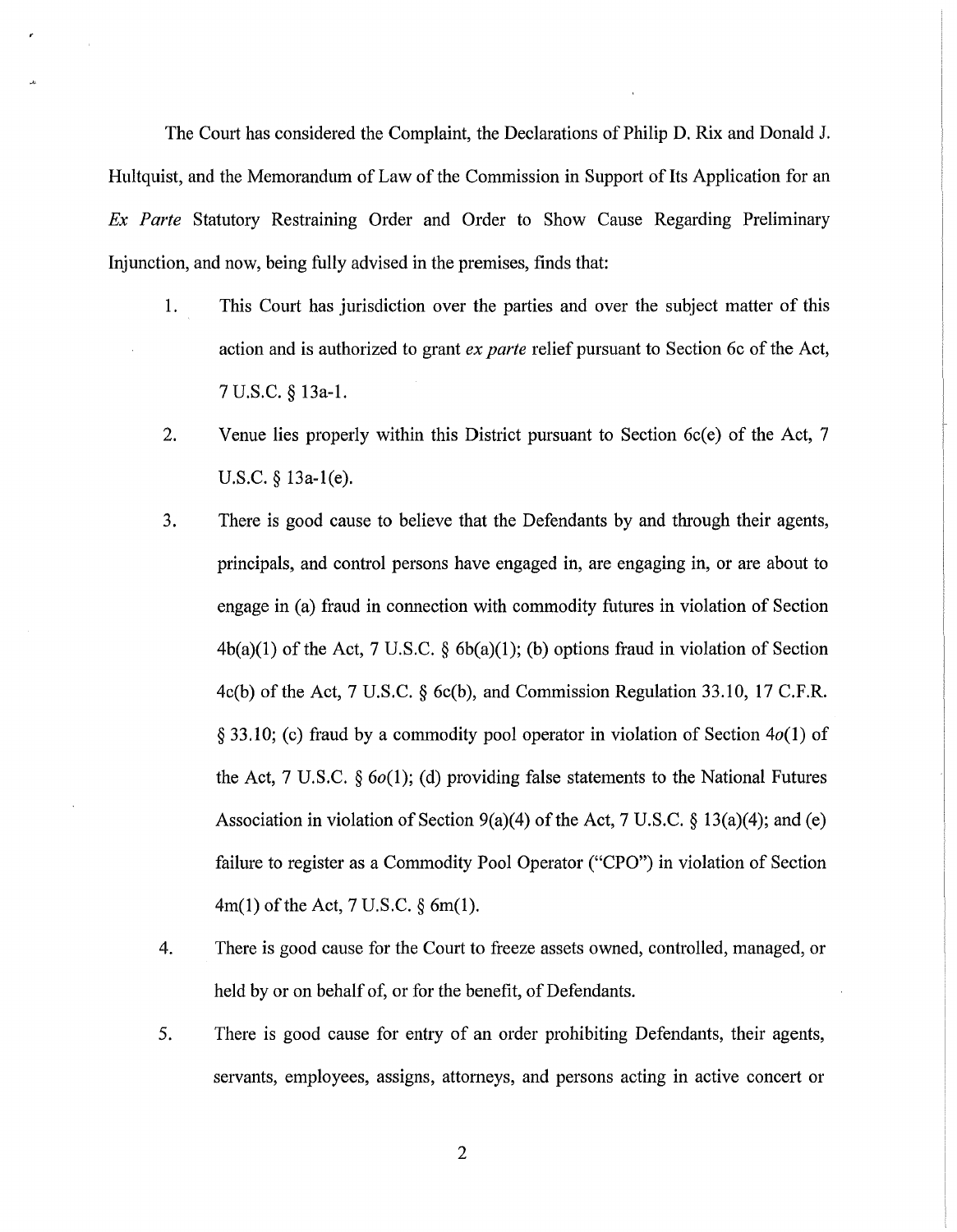participation with the Defendants, including any successor thereof, from destroying records and/or denying agents of the Commission access to inspect and copy records to ensure that Commission representatives have immediate and complete access to those books and records.

- 6. There is good cause for the Plaintiff to conduct expedited discovery in order to determine the full extent of Defendants' alleged wrongdoing, locate any other customers, identify customer funds and other assets of the Defendants, and clarify the source and whereabouts of various funds.
- 7. Absent the entry of this statutory restraining order, the Defendants are likely to dissipate or transfer assets, destroy, or otherwise prevent access to business records.
- 8. This is a proper case for granting an *ex parte* statutory restraining order to preserve the status quo, to protect public customers, clients or participants from loss and damage and enable the Commission to fulfill its statutory duties;

Therefore, the Court orders as follows:

#### DEFINITIONS

For the purposes of this Order, the following definitions apply:

9. The term "asset" means any legal or equitable interest in, right to, or claim to, any real or personal property, whether individually or jointly, directly or indirectly controlled, and wherever located, including but not limited to: chattels, goods, instruments, equipment, fixtures, general intangibles, effects, leaseholds, mail or other deliveries, inventory, checks, notes, accounts (including, but not limited to, bank accounts and accounts at other financial institutions), credits, receivables,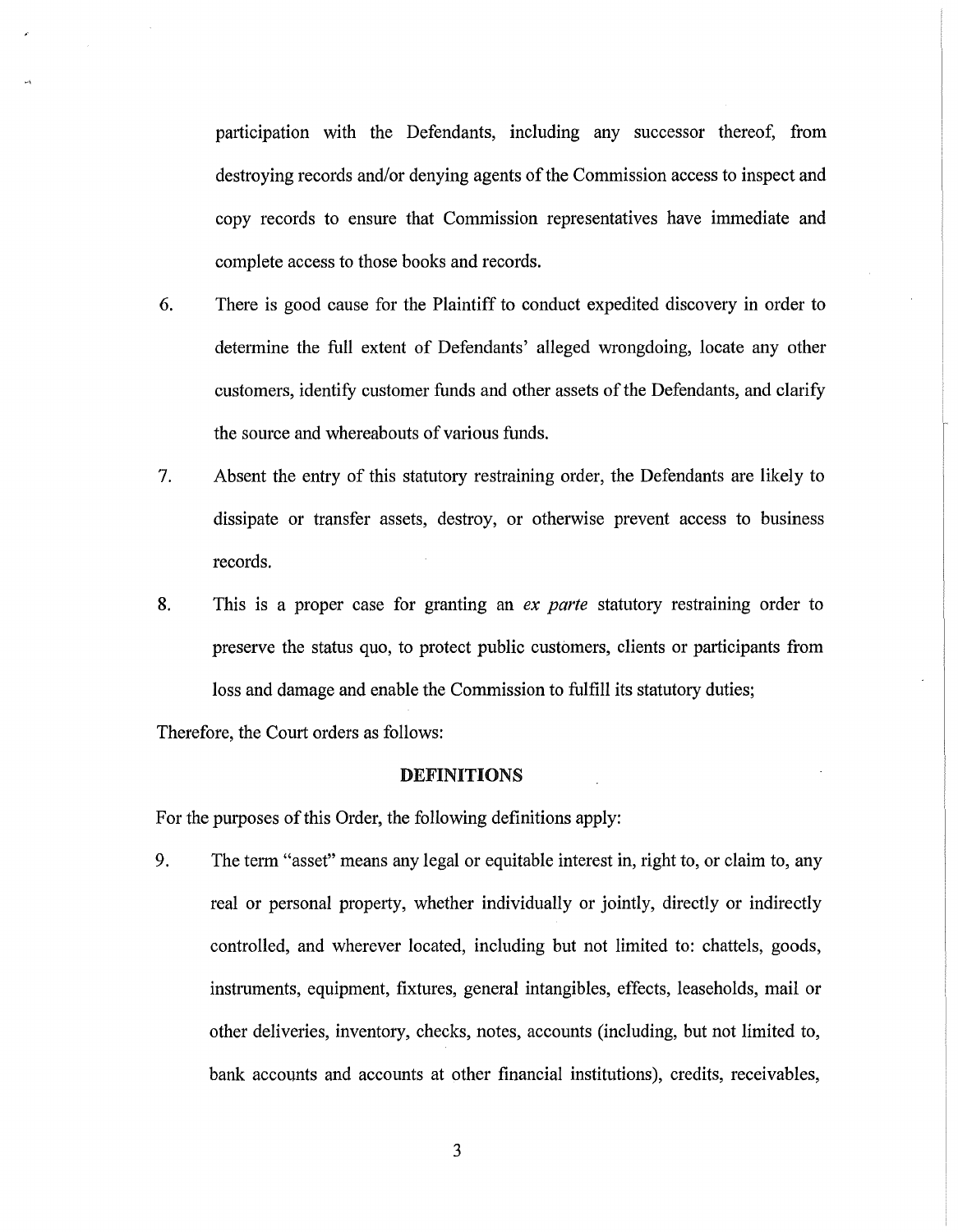lines of credit, contracts, insurance policies, and all cash, wherever located, whether in the United States or outside the United States.

10. The term "document" is synonymous in meaning and equal in scope to the usage of the term in Federal Rule of Civil Procedure 34(a), and includes, but is not limited to, all writings or printed matter of any kind, including without limitation: records, correspondence, memoranda, notes, rolodexes, address books, diaries, statistics, e-mail, letters, telegrams, minutes, contracts, reports, studies, checks, statements, receipts, returns, summaries, pamphlets, books, prospectuses, interoffice or intra-office communications, telephone message slips, offers, notations of conversations, bulletins, drawings, plans, computer printouts, computer input or output, teletypes, facsimiles, invoices, worksheets, ledger books, books of accounts, and all drafts, alterations, modifications, changes and amendments of any of the foregoing. The term "document" also includes graphs, charts, photographs, phonographic record, audio and video recordings, computer records, and other data compilations from which information can be obtained or translated, if necessary, through detection devices into reasonable usable form. The term "document" also refers to each and every document in one's actual or constructive possession, including but not limited to: (i) all documents within the custody or control of any present or former agents, employers, employees, partners, and (ii) all documents which one has a legal or equitable right to obtain from another person. A draft or non-identical copy is a separate document within the meaning of the term. A document also includes the file and folder tabs associated with each original and copy.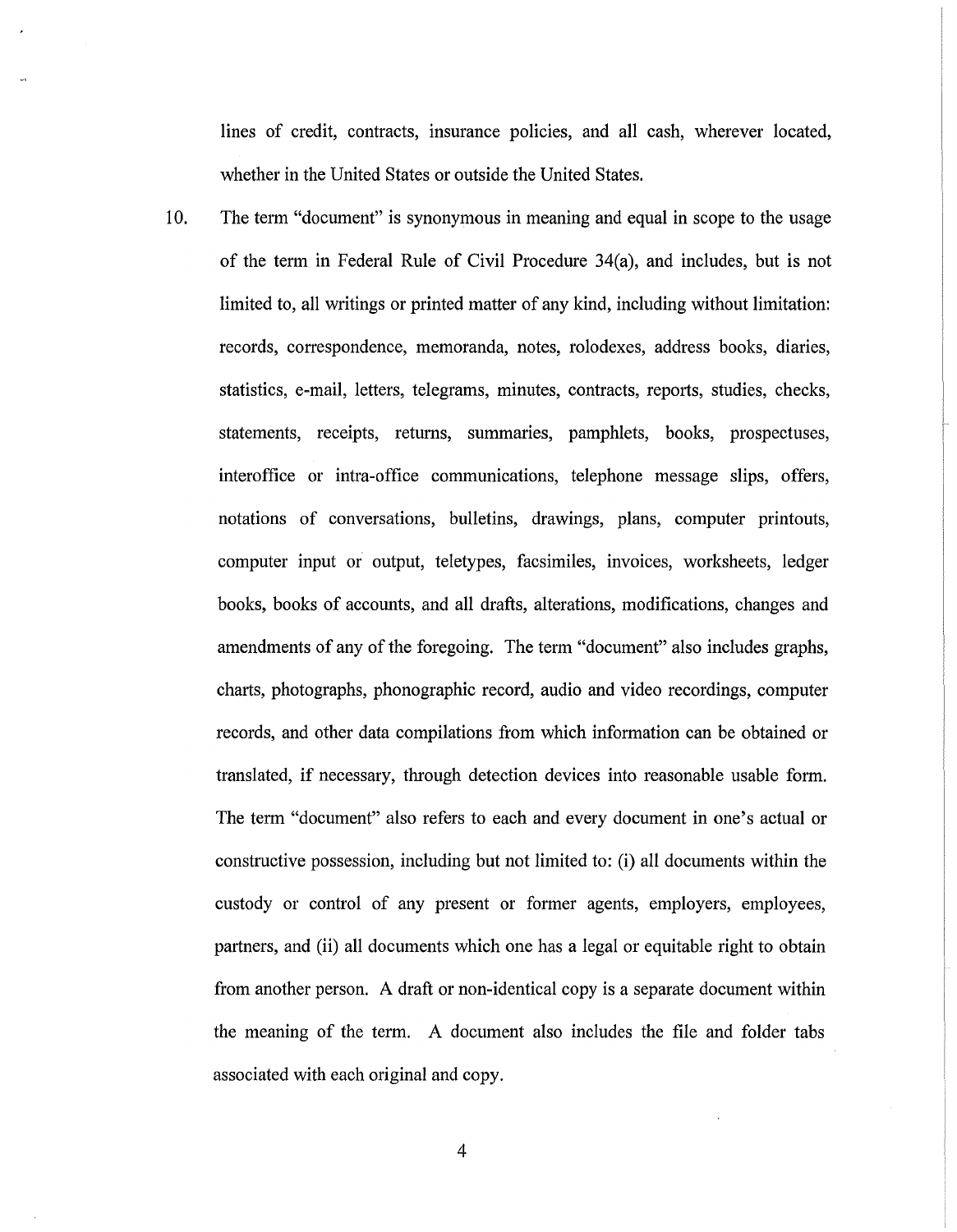11. The term "Defendants" refers to Arista, Walji and Francisco, and any other person insofar as he or she is acting in the capacity of an officer, agent, servant, employee, or attorney of any of the Defendants, and any person who receives actual notice of this Order by personal service or otherwise insofar as he or she is acting in concert or participation with any of the Defendants. "Defendants" also refers to any d/b/a, successor, affiliate, subsidiary, or other entity owned, controlled, managed, or held by, on behalf of, or for the benefit of Arista, Walji or Francisco.

#### RELIEF GRANTED

# I. Asset Freeze Order Prohibiting the Transfer, Removal, Dissipation, and Disposal of Assets

#### IT IS HEREBY ORDERED that:

- 12. The Defendants and their agents, servants, employees, assigns, attorneys, and persons in active concert or participation with them, including any successor thereof, and persons in active concert or participation with them, who receive actual notice of this Order by personal service or otherwise, are immediately restrained and enjoined, except as otherwise ordered by this Court, from directly or indirectly: transferring, selling, alienating, liquidating, encumbering, pledging, leasing, loaning, assigning, concealing, dissipating, converting, withdrawing, or otherwise disposing of any assets, wherever located, including Defendants' Assets held outside the United States;
- 13. Defendants are restrained and enjoined from directly or indirectly opening or causing to be opened any safe deposit boxes titled in the name of, or subject to, access by Defendants.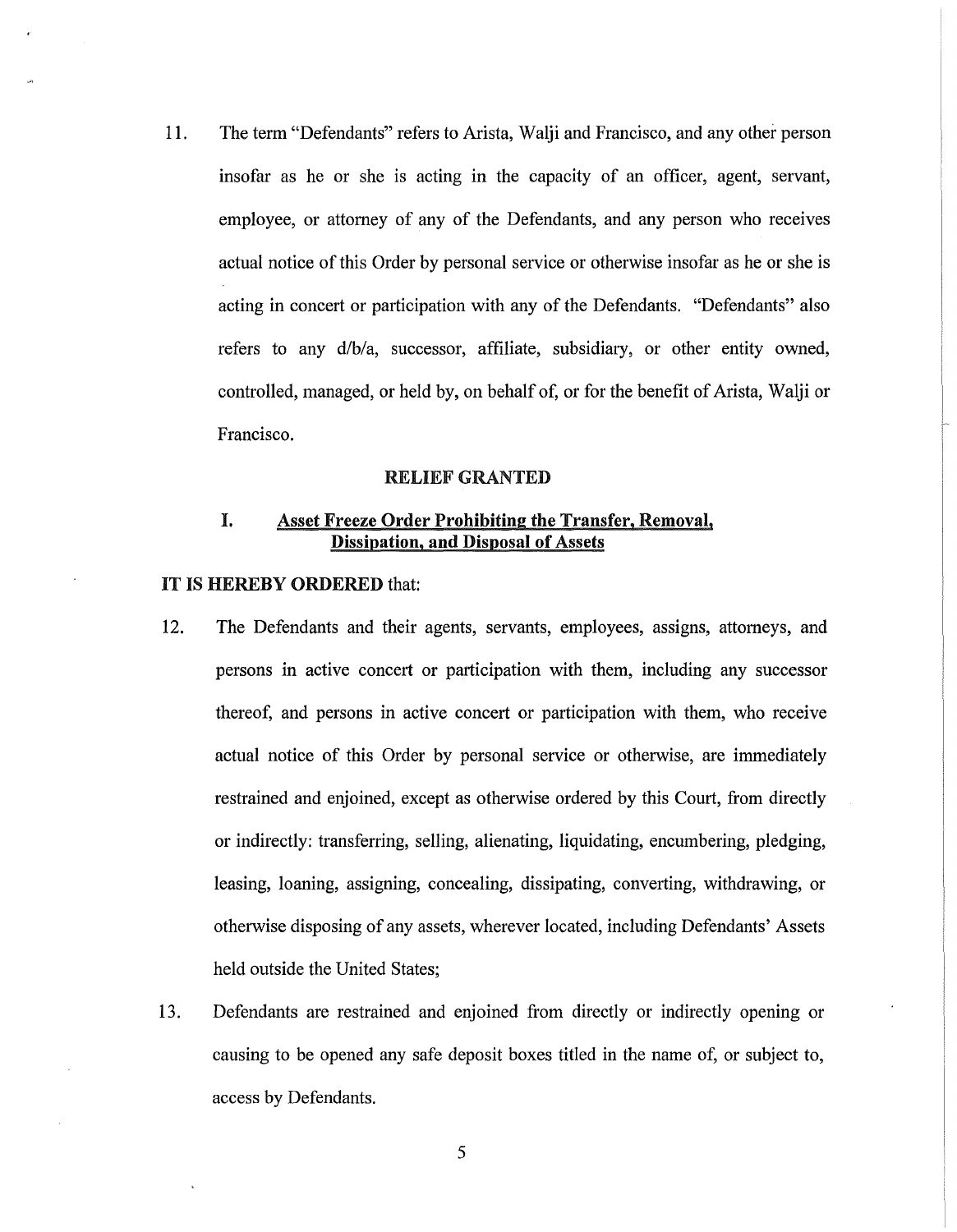14. The assets affected by this paragraph shall not include assets that have been obtained by the Defendants after the entry of this order, unless such assets are derived from or otherwise related to the activities alleged in the Commission's complaint.

# H. Directives to Financial Institutions and Others

- 15. Pending further Order of this Court, any financial or brokerage institution, business entity, or person that holds, controls, or maintains custody of any account or asset titled in the name of, held for the benefit of, or otherwise under the control of any of the Defendants, or has held, controlled, or maintained custody of any such account or asset of the Defendants, and/or their affiliates, subsidiaries, and assigns, shall:
	- a. Prohibit Defendants and all other persons from withdrawing, removing, assigning, transferring, pledging, encumbering, disbursing, dissipating, converting, selling, or otherwise disposing of Defendants' assets, except as directed by further order of the Court.
	- b. Deny Defendants and all other persons access to any safe deposit box that is: (a) owned, controlled, managed, or held by, on behalf of, or for the benefit of Defendants, either individually or jointly; or (b) otherwise subject to access by Defendants.
	- c. Provide the Commission, within five  $(5)$  business days of receiving a copy of this Order, a statement setting forth: (a) the identification number of each and every account or asset owned, controlled, managed, or held by,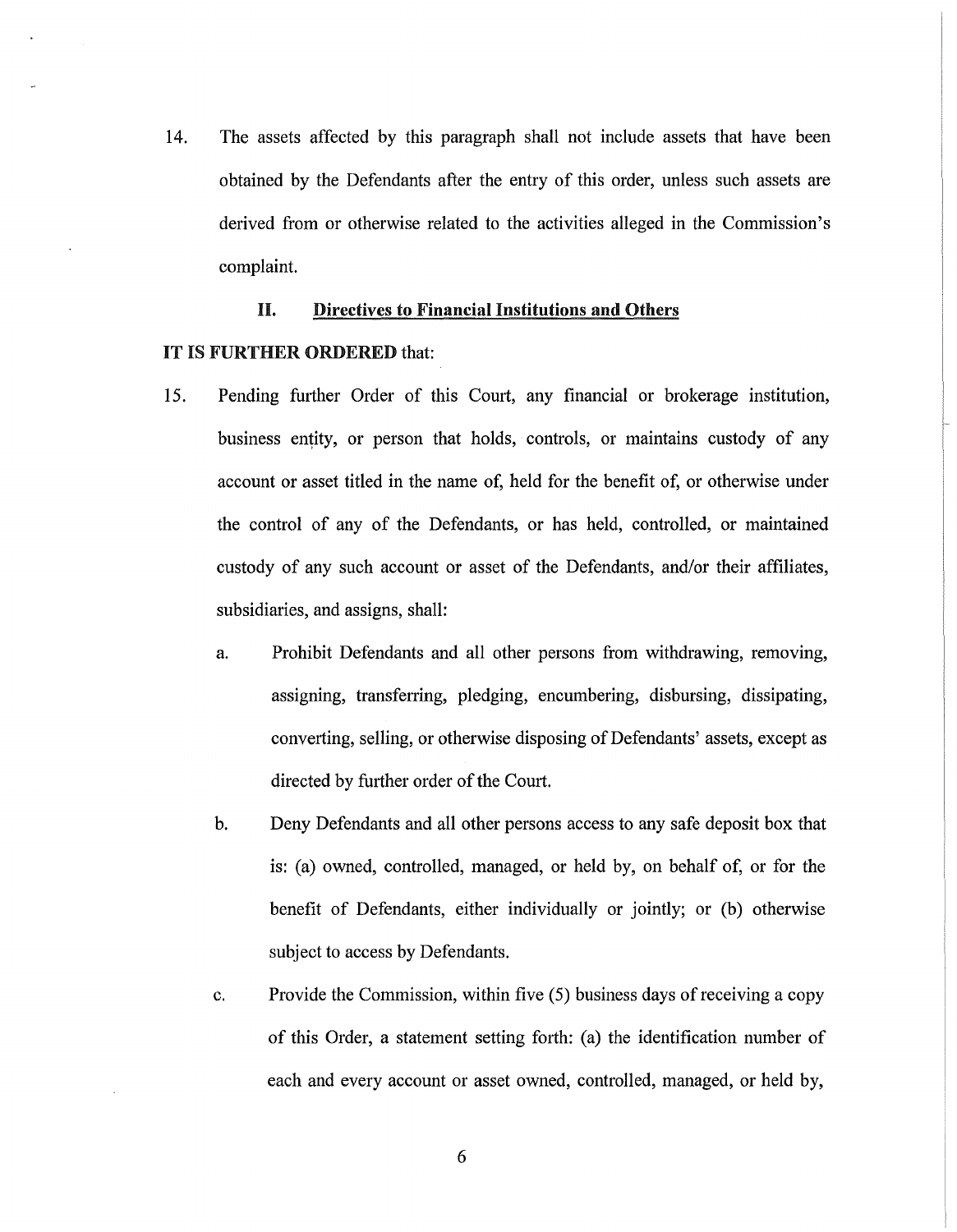on behalf of, or for the benefit of Defendants, either individually or jointly; (b) the balance of each such account, or a description of the nature and value of such asset as of the close of business on the day on which this Order is served, and, if the account or other asset has been closed or removed, the date closed or removed, the total funds removed in order to close the account, the name of the person or entity to whom such account or other asset was remitted; and (c) the identification of any safe deposit box that is either owned, controlled, managed, or held by, on behalf of, or for the benefit of Defendants, either individually or jointly, or is otherwise subject to access by the Defendants.

- d. Upon request by the Commission, promptly provide the Commission with copies of all records or other documentation pertaining to such account or asset, including, but not limited to, originals or copies of account applications, account statements, signature cards, checks, drafts, deposit tickets, transfers to and from the accounts, all other debit and credit instruments or slips, currency transaction reports, 1099 forms, trading records, and safe deposit box logs.
- e. Cooperate with all reasonable requests of the Commission relating to implementation of this Order, including producing records related to Defendants' accounts or assets.

# III. Maintenance of **and** Access to Business Records IT IS FURTHER ORDERED that: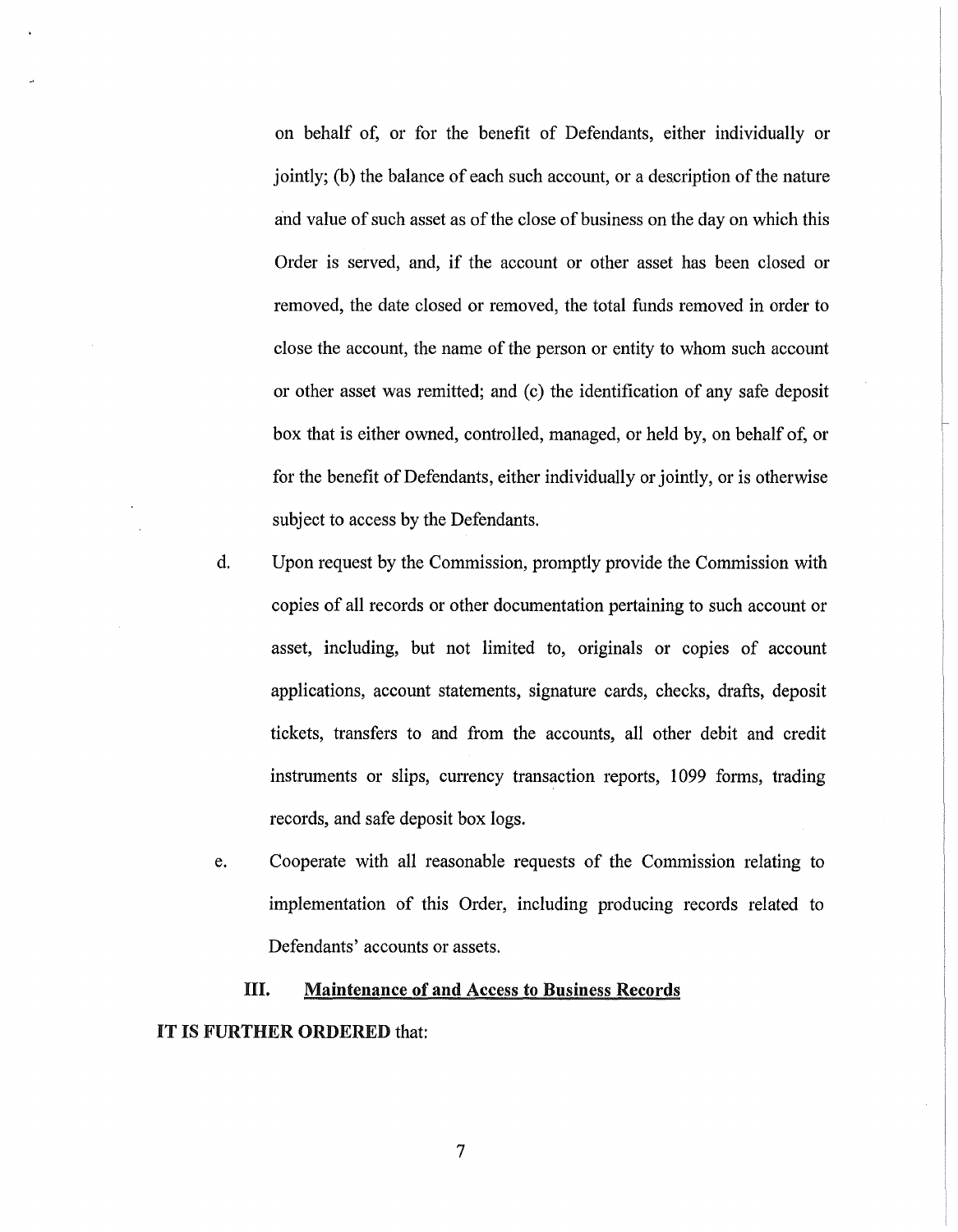16. The Defendants, and all persons or entities who receive notice of this Order by personal service or otherwise, are restrained from directly or indirectly destroying, mutilating, erasing, altering, concealing, or disposing of, in any manner, directly or indirectly, any documents that relate to the business practices or business or personal finances of any Defendant.

# IV. Bond Not Required of Plaintiff

# IT IS FURTHER ORDERED that:

17. As Plaintiff Commission is an agency of the United States of America which has made a proper showing under Section 6c(b), 7 U.S.C. 13a-l, this restraining order is granted without bond. Accordingly, the Commission need not post a bond.

# V. Inspection and Copying of Books and Records

- 18. Representatives of the Commission shall be immediately allowed to inspect the books, records, and other documents of the Defendants and their agents including, but not limited to, paper documents, electronically stored information, tape recordings, and computer discs, wherever they may be situated and whether they are in the possession of the Defendants or others, and to copy said documents, data and records, either on or off the premises where they may be situated.
- 19. Upon request of the Commission, the Defendants shall within 48 hours cause to be prepared and delivered to the Commission, a detailed and complete schedule of all passwords and identification (ID) numbers for all websites, electronic mail accounts, videophone accounts and all accounts at any bank, financial institution,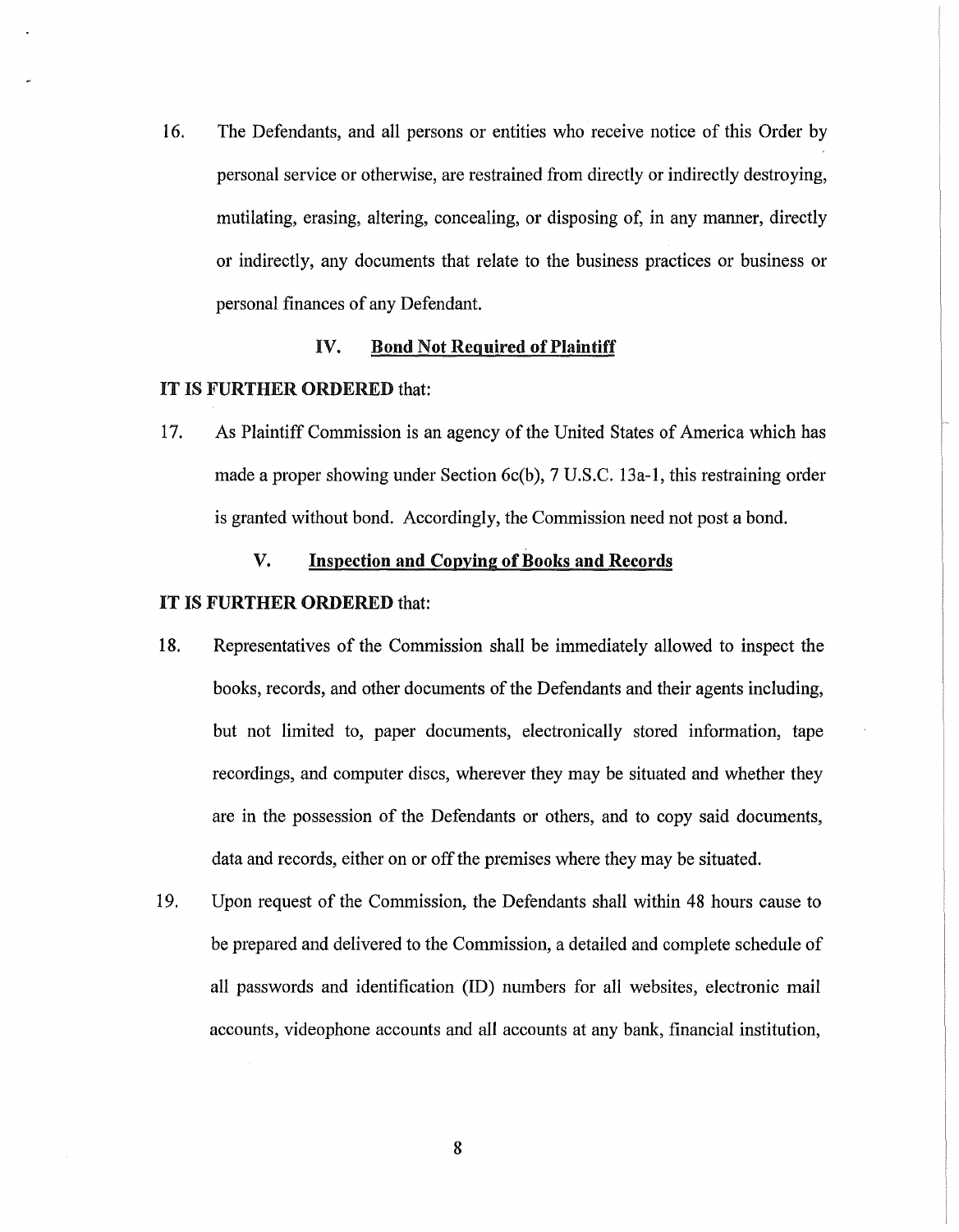or brokerage firm (including any introducing broker or futures commission merchant) operated by or to which any of the Defendants has access.

20. Upon request of the Commission, Defendants shall within 48 hours cause to be prepared and delivered to the Commission, a detailed and complete schedule of all desktop computers, laptop computers, and personal digital assistants (PDA) owned and/or used by them in connection with their business. The schedules required by this section shall include at a minimum the make, model, and description of each, along with the location, the name of the person primarily assigned to use the computer and/or PDA, and all passwords necessary to access and use the software contained on the computer and/or PDA. The Commission shall be authorized to make an electronic, digital, or hard copy of all of the data contained on the computer(s) and/or PDA(s).

# VI. Service of Order

- 21. Copies of this Order may be served by any means, including via overnight delivery to home or business addresses, facsimile transmission, or email upon any Defendant, financial institution, or other entity or person that may have possession, custody, or control of any documents or assets of any Defendant, or that may be subject to any provision of this Order.
- 22. Philip D. Rix, Michael P. Geiser, Laura A. Martin, Douglas K. Yatter, Manal M. Sultan and representatives of the United States Marshals Service are specially appointed by the Court to effect service.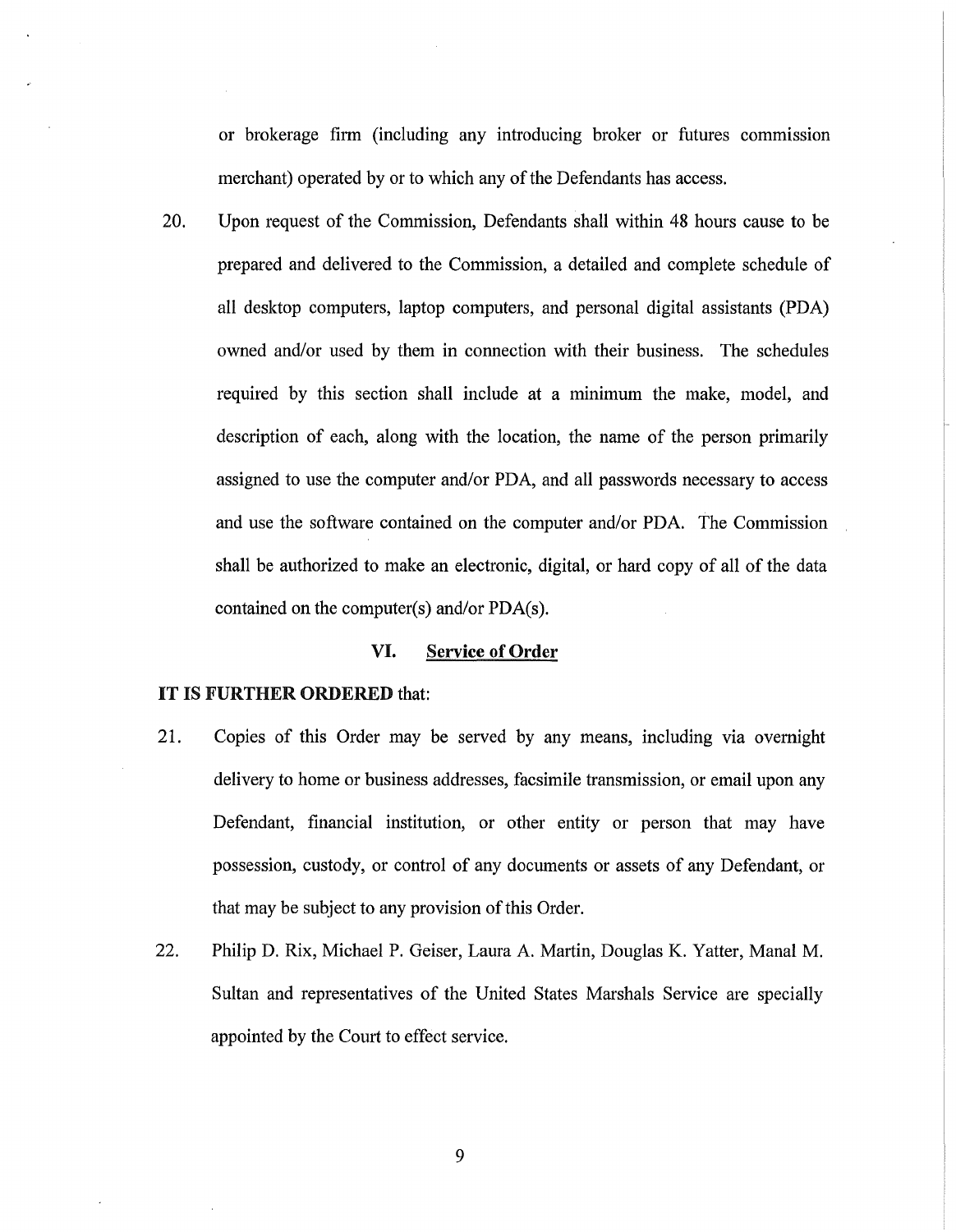23. The United States Marshals Service is authorized to assist the Commission in the service of the summons, complaint, and this statutory restraining order on the Defendants in accordance with Federal Rule of Civil Procedure 4.

### VII. Expedited Discovery

- 24. The Commission is granted leave, at any time after service of this Order, to take the deposition of and demand the production of documents from any person or entity for the purpose of discovering the nature, location, status, and extent of assets of the Defendants, and the location of documents reflecting the business transactions of the Defendants. Forty-eight (48) hours' notice, personally, by facsimile, by overnight delivery, or by electronic mail, shall be deemed sufficient for any such deposition and five (5) days' notice, personally, by facsimile, by overnight delivery, or by electronic mail, shall be deemed sufficient for the production of any such documents.
- 25. The Commission may conduct expedited discovery to enable the Commission to fulfill its statutory duties and protect investors from further loss or damage. This expedited discovery will allow the Commission to determine the full extent of Defendants' alleged wrongdoing (including, but not limited to, the possible involvement of others), locate Defendants' other customers, identify customers' funds and other assets, and clarify the sources of various funds.
- 26. The limitations and conditions set forth in Federal Rule of Civil Procedure  $30(a)(2)(A)$  regarding subsequent depositions of an individual shall not apply to depositions taken pursuant to this Order. No depositions taken pursuant to this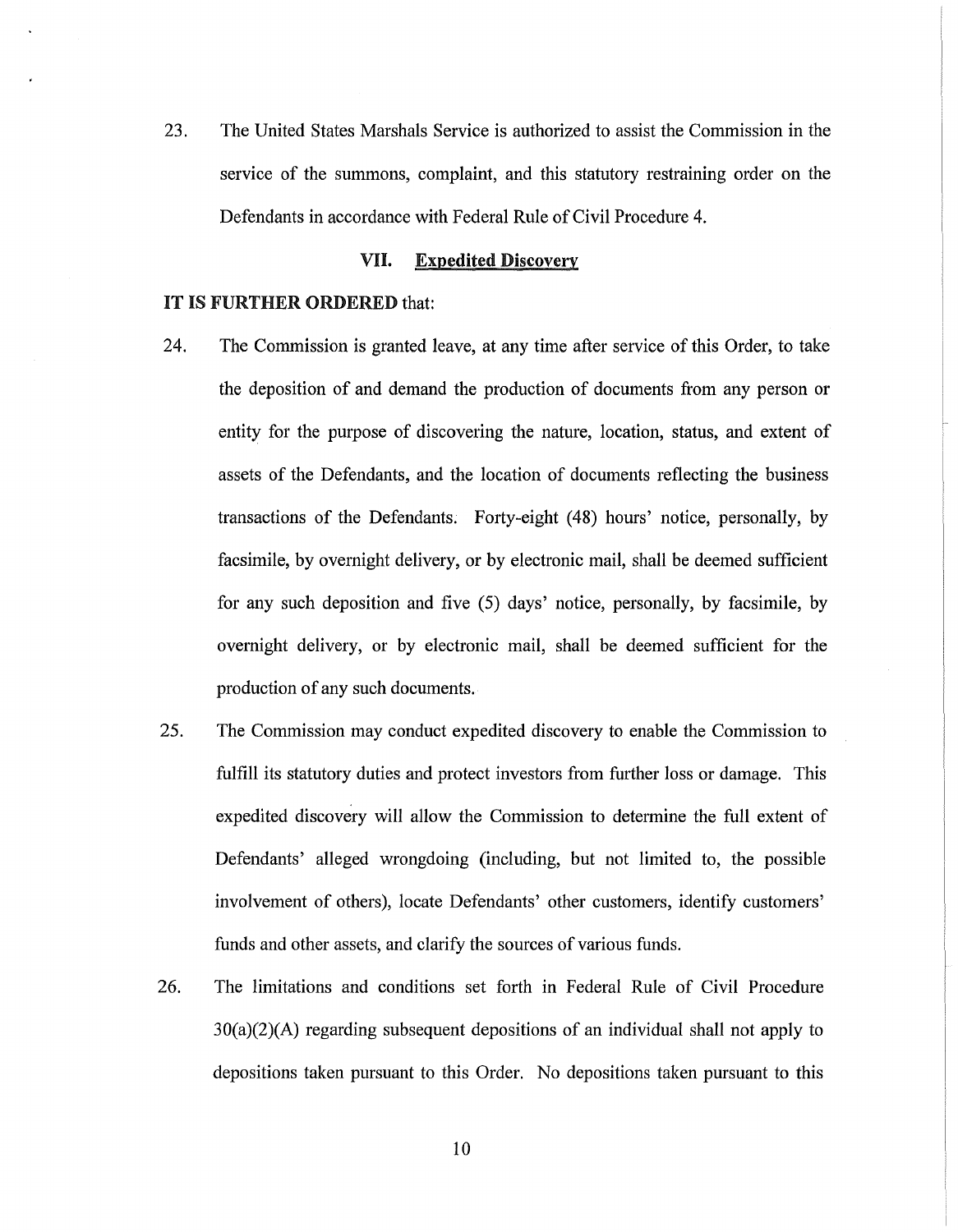Section shall count toward the ten-deposition limit set forth in Federal Rule of Civil Procedure  $30(a)(2)(A)$ .

# VIII. Service on the Commission

## IT IS FURTHER ORDERED that:

27. The Defendants shall comply with all electronic filing rules and requirements of the U.S. District Court for the Southern District of New York and shall serve all pleadings, correspondence, notices required by this Order, and other materials on the Commission by delivering a copy to Manal Sultan, Chief Trial Attorney, Division of Enforcement, U.S. Commodity Futures Trading Commission, Eastern Regional Office, 140 Broadway, 19<sup>th</sup> Floor, New York, New York 10005 by electronic filing, email, personal delivery, overnight delivery or courier service (such as Federal Express or United Parcel Service) and not by regular mail due to potential delay resulting from heightened security and decontamination procedures applicable to the Commission's regular mail.

### IX. Order to Show Cause

## IT IS FURTHER ORDERED that:

*J* 

/

28. Defendants shall appear before this Court on *December*  $\frac{\partial l}{\partial y}$ , at 4 p.m. Sefore the Honorable <u>Pave A. Englasser</u>, Room<sup>18-C</sup> at United States Courthouse, 500 Pearl Street, in the City, County, and State of New York, to show cause why this Court should not continue the freeze on the assets of the Defendants and why an order should not be issued pursuant to Section 6c of the Act, 7 U.S.C. § 13a-1, ordering that: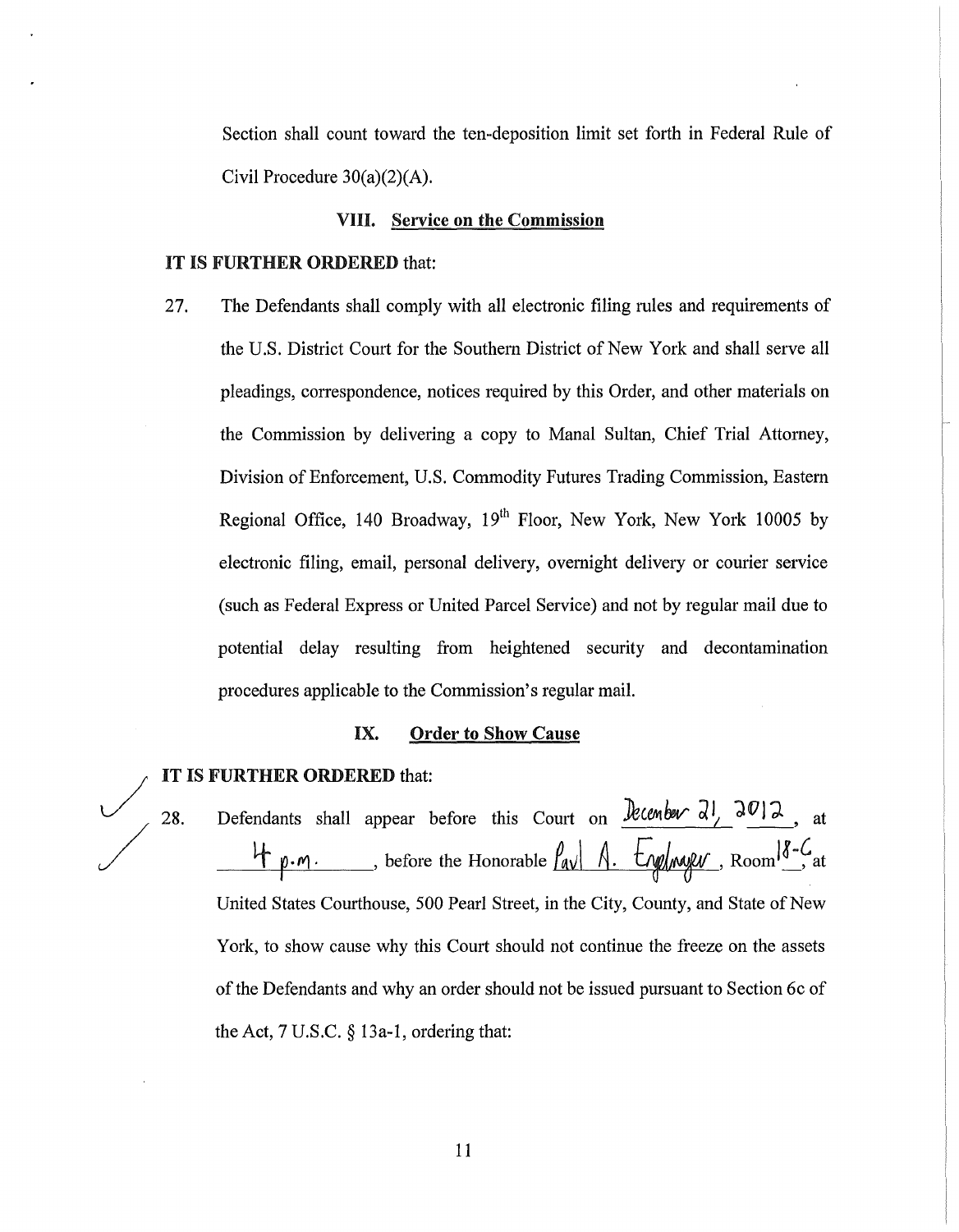- A. Defendants and any of their agents, servants, employees, assigns, attorneys, and persons in active concert or participation with the Defendants, including any successor thereof, be restrained and preliminarily enjoined from further violations of the Act and Commission Regulations; specifically, prohibiting the Defendants from engaging in conduct in violation of Sections  $4b(a)(1)(A)-(C)$ ,  $4c(b)$ ,  $4o(1)$ ,  $4m(1)$ , and 9(a)(4) of the Act, 7 U.S.C. §§  $6b(a)(1)(A)-(C)$ ,  $6c(b)$ ,  $6o(1)$ ,  $6m(1)$ , and 13(a)(4), and Commission Regulation 33.10, 17 C.P.R.§ 33.10;
- B. Defendants and any of their agents, servants, employees, assigns, attorneys, and persons in active concert of participation with the Defendants, including any successor thereof, be prohibited from directly or indirectly:
	- 1. Cheating or defrauding or attempting to cheat or defraud any other person, or making or causing to be made any false report or statement thereof or causing to be entered for any person any false record thereof, or deceiving or attempting to deceive any other person by any means whatsoever, in or in connection with any order to make, or the making of, any contract of sale of any commodity in interstate commerce or for future delivery that is made, or to be made, on or subject to the rules of a designated contract market for or on behalf of any other person in violation of Section  $4b(a)(1)(A)-(C)$  of the Act, 7 U.S.C. § 6 $b(a)(1)$ ;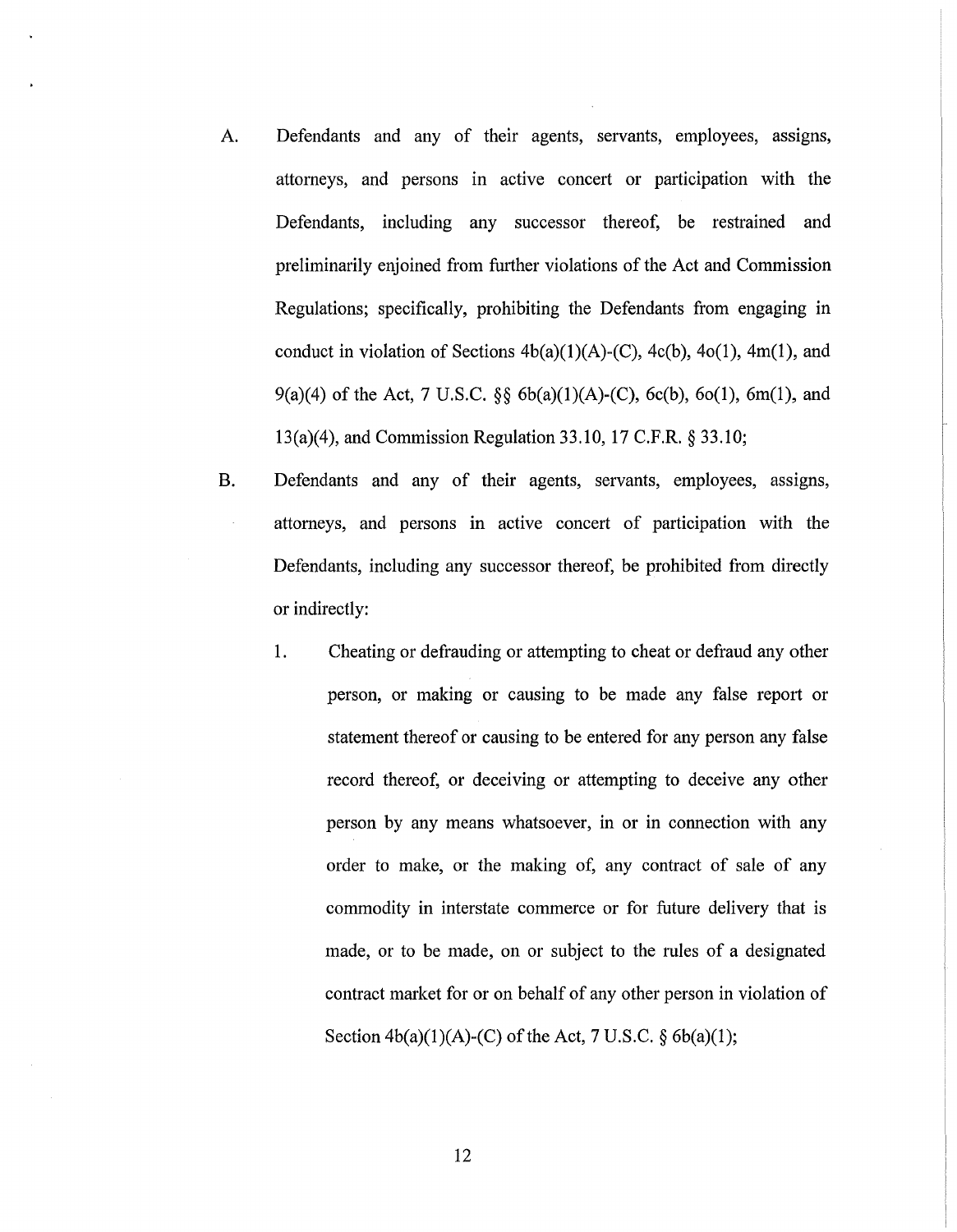- 2. Cheating or defrauding or attempting to cheat or defraud any other person, or making or causing to be entered for any person any false record thereof, or deceiving or attempting to deceive any other person by any means whatsoever, in or in connection with an offer to enter into, the confirmation of, the execution of, or the maintenance of any commodity option transaction in violation of Section 4c(b) of the Act, 7 U.S.C  $\S$  6c(b), and Commission Regulation 33.10, 17 C.F.R. § 33.10;
- 3. Employing any device, scheme, or artifice to defraud any client or participant or prospective client or participant, or engaging in any transaction, practice, or course of business which operates as a fraud or deceit upon any client or participant or prospective client or participant by use of the mails or any means or instrumentality of interstate commerce, directly or indirectly, while acting as a CPO or an associated person of a CPO, as defined in Section  $1a(11)$  of the Act, 7 U.S.C. §  $1a(11)$ , and Commission Regulation 1.3(cc), 17 C.F.R. § 1.3(cc), in violation of Section  $4o(1)$  of the Act, 7 U.S.C.  $§ 6o(1);$
- 4. Making use of the mails or any means or instrumentality of interstate commerce in connection with business as a CPO, as defined in Section 1a(11) of the Act, 7 U.S.C.  $\S$  1a(11), and Commission Regulation 1.3(cc), 17 C.F.R. § 1.3(cc), while failing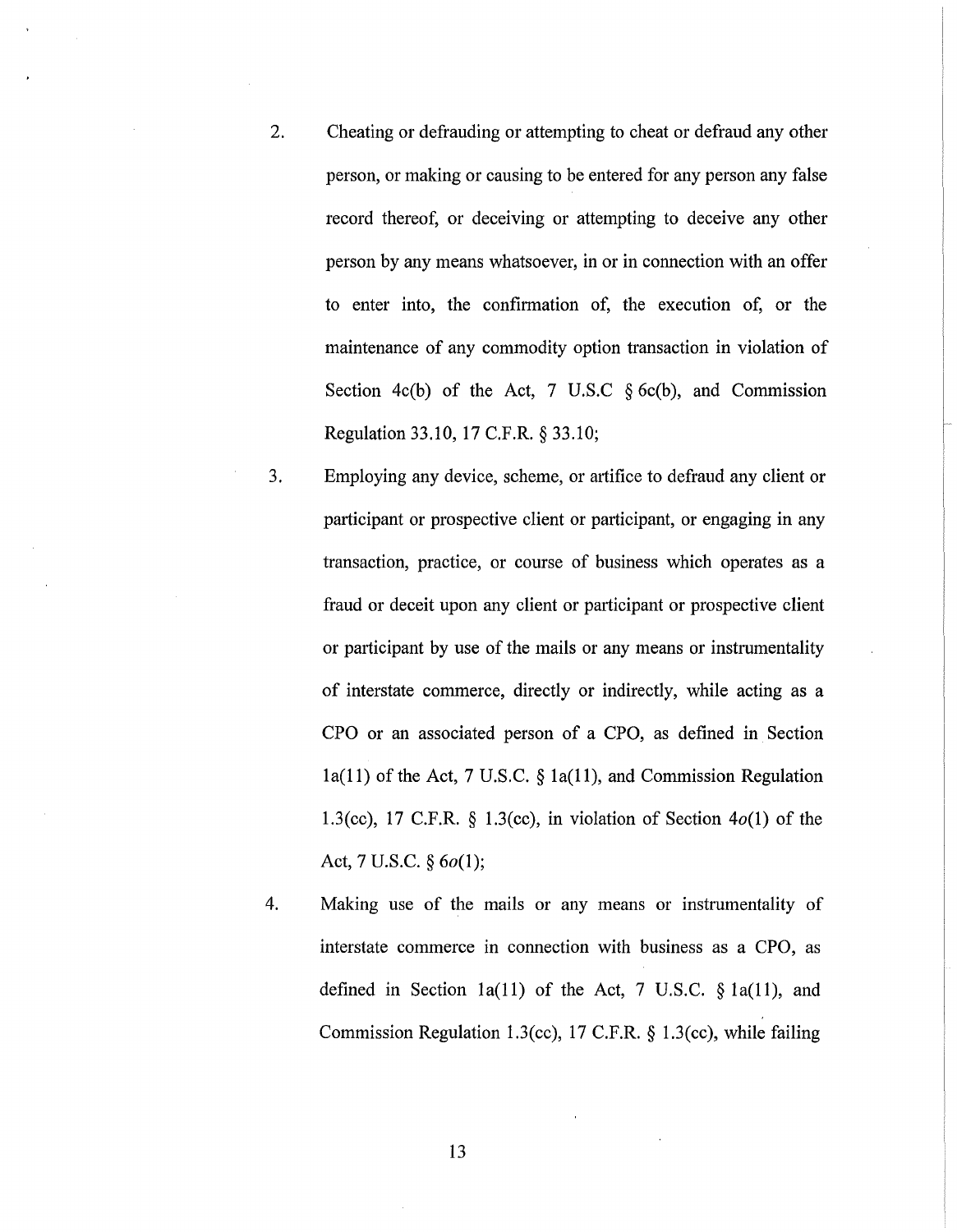to register with the Commission as a CPO, in violation of Section  $4m(1)$  of the Act, 7 U.S.C. § 6m(1); and

- 5. Willfully falsifying, concealing, or covering up by any trick, scheme, or artifice a material fact, making any false, fictitious, or fraudulent statements or representations, or making or using any false writing or document knowing the same to contain any false, fictitious, or fraudulent statement or entry to a registered entity, board of trade, or futures association designated or registered under the Act acting in furtherance of its official duties under the Act, in violation of Section 9(a)(4) of the Act, 7 U.S.C.  $\S$  13(a)(4).
- C. Defendants and any of their agents, servants, employees, assigns, attorneys, and persons in active concert or participation with the Defendants, including any successor thereof, be prohibited from directly or indirectly:
	- 1. Engaging in any activity related to trading in any commodity, as that term is defined in Section 1a(4) of the Act, 7 U.S.C.  $\S$  1a(4) ("commodity interest"), including but not limited to the following:
		- a. Trading on or subject to the rules of any registered entity (as that term is defined in Section 1a(29) of the Act, 7 U.S.C. § la(29));
		- b. Entering into any transactions involving commodity futures, options on commodity futures, commodity options (as that term is defined in Regulation 1.3(hh), 17 C.P.R.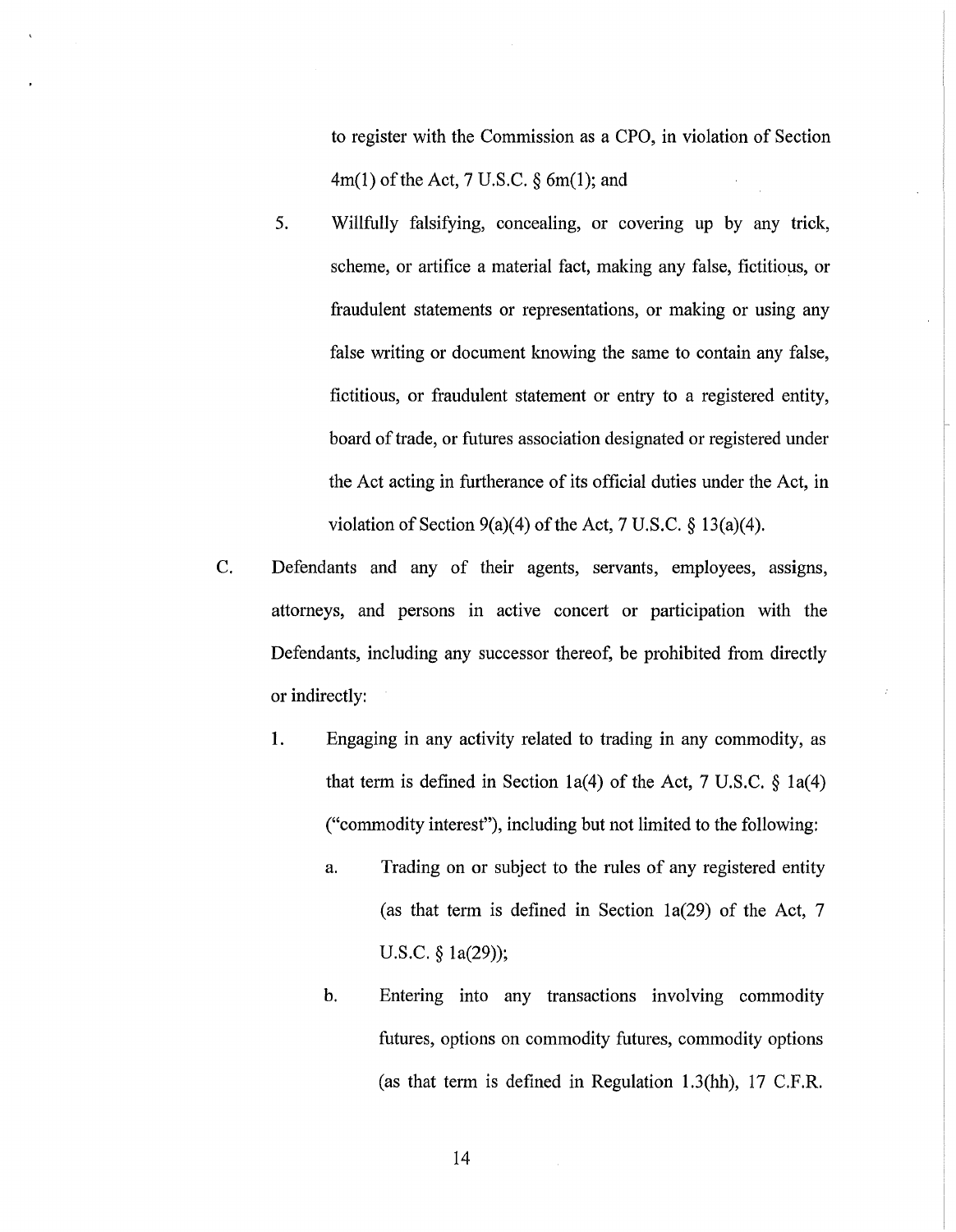*§* 1.3(hh)) ("commodity options"), swaps (as that term is defined in Section 1a(47) of the Act, 7 U.S.C.  $\S$  1a(47), and as further defined by Commission regulation  $1.3(xxx)$ , 17 C.F.R. *§* 1.3(xxx)), security futures products and/or foreign currency (as described in Sections 2(c)(2)(B) and 2(c)(2)(C)(i) of the Act, 7 U.S.C. *§§* 2(c)(2)(B) and  $2(c)(2)(C)(i)$  ("forex contracts") for his own personal account or for any account in which any Defendant has a direct or indirect interest;

- c. Having any commodity futures, options on commodity futures, commodity options, security futures products, swaps, and/or forex contracts traded on their behalf;
- d. Controlling or directing the trading for or on behalf of any other person or entity, whether by power of attorney or otherwise, in any account involving commodity futures, options on commodity futures, commodity options, swaps, security futures products and/or forex contracts;
- e. Soliciting, receiving, or accepting any funds from any person for the purpose of purchasing or selling any commodity futures, options on commodity futures, commodity options, swaps, security futures products and/or forex contracts;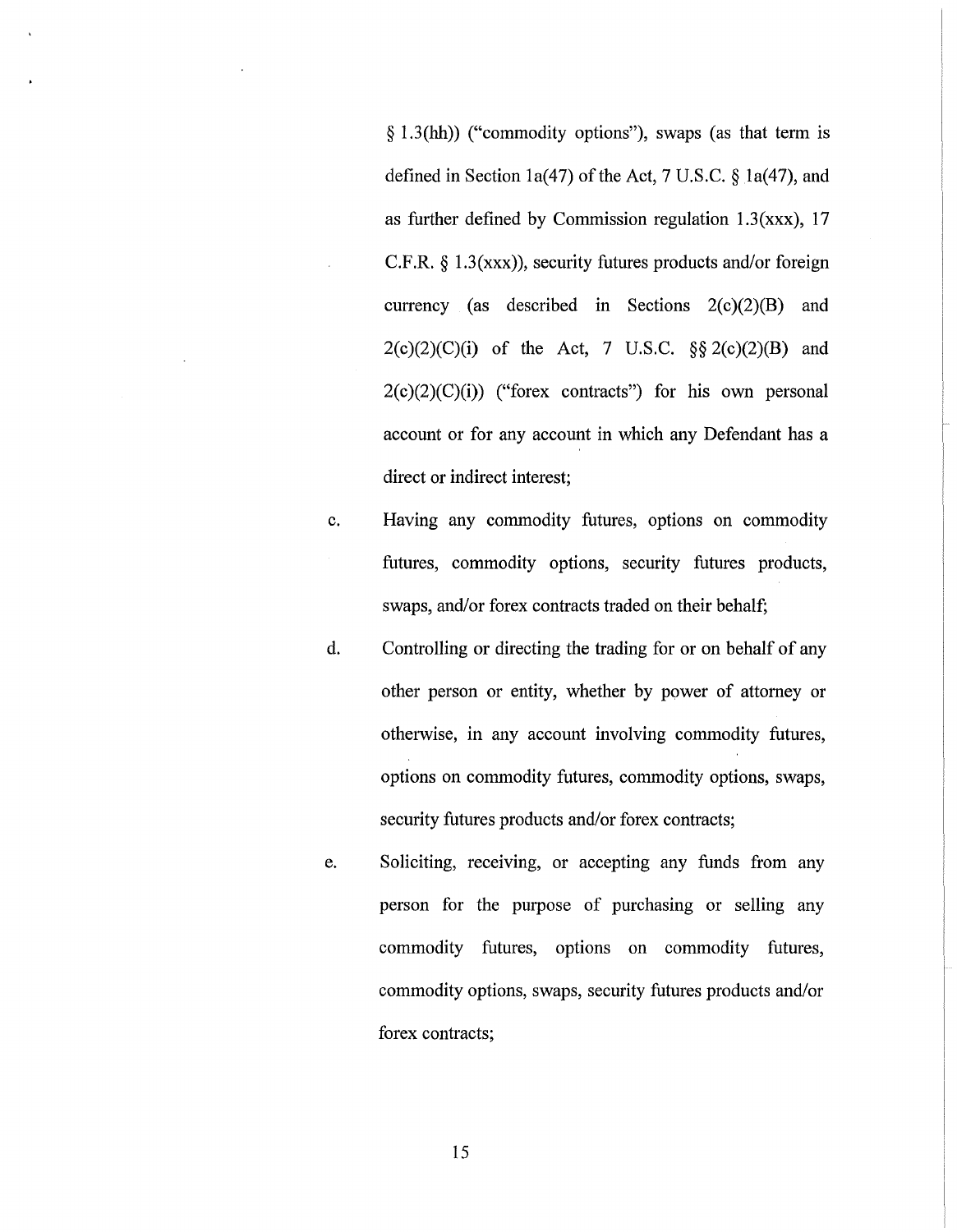- f. Applying for registration or claiming exemption from registration with the Commission in any capacity, and engaging in any activity requiring such registration or exemption from registration with the Commission, except as provided for in Commission Regulation 4.14(a)(9), 17 C.F.R.  $§$  4.14(a)(9); and
- g. Acting as a principal (as that term is defined in Regulation 3.1(a), 17 C.F.R.  $\S$  3.1(a)), agent, or any other officer or employee of any person registered, exempted from registration, or required to be registered with the Commission, except as provided for in Commission Regulation 4.14(a)(9), 17 C.F.R. § 4.14(a)(9);
- D. the Court's Order Granting Plaintiff's *Ex Parte* Motion for Statutory Restraining Order, Expedited Discovery, Order to Show Cause, And Other Equitable Relief remain in full force and effect until further order of the Court;
- E. and granting any additional relief this Court deems appropriate.
- 29. Should the Defendants wish to file a memorandum of law or other papers concerning the issuance of a preliminary injunction against the Defendants, such materials shall be filed, served, and received by all parties at least two (2) days before the hearing date ordered above.

## FORCE AND EFFECT OF ORDER